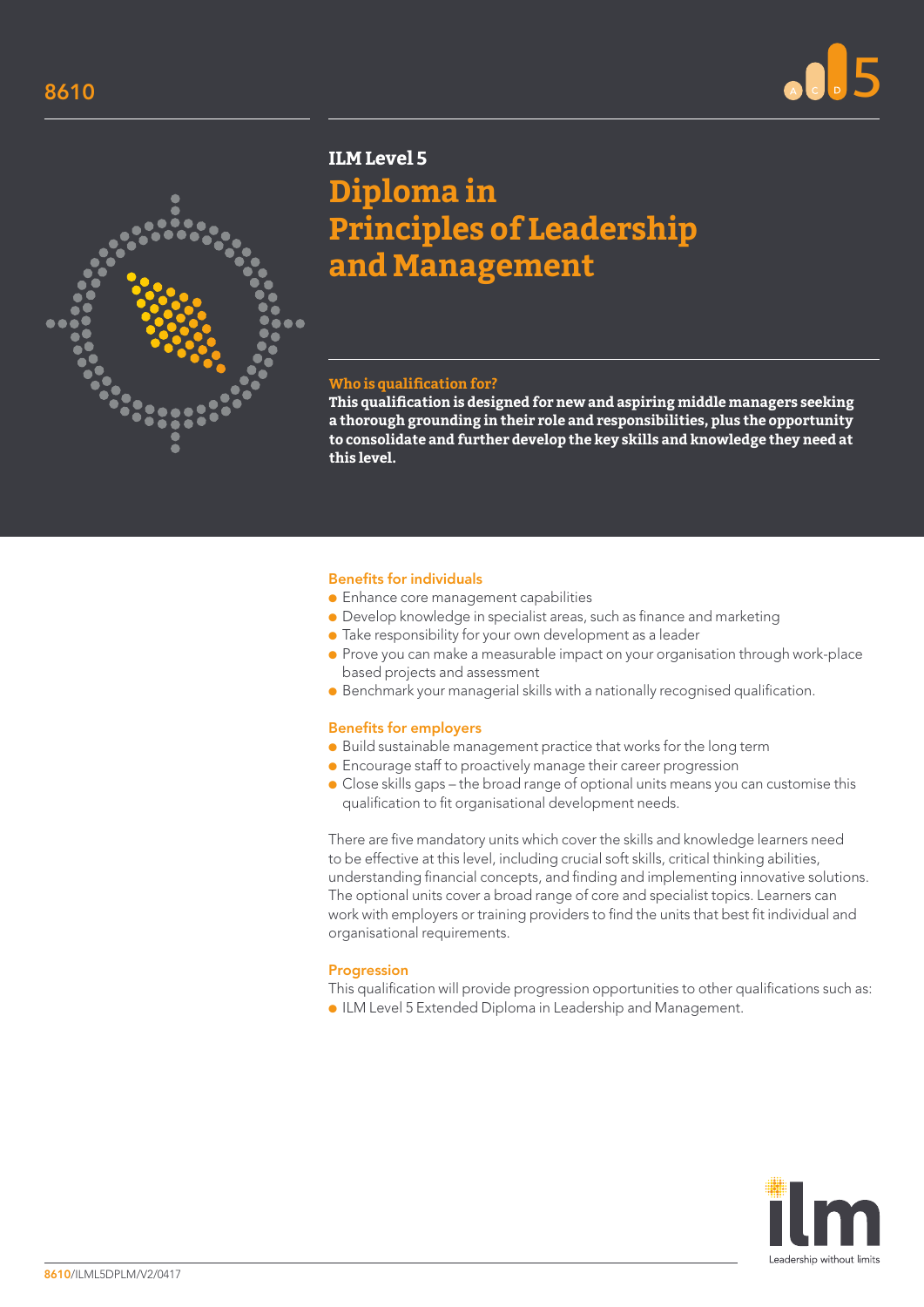# **Qualification overview**

| Qualification title             | $ $ Credit value | $\parallel$ Total qualification time $\parallel$ | Structure                              |
|---------------------------------|------------------|--------------------------------------------------|----------------------------------------|
| Level 5 Diploma in              | <b>Minimum</b>   | 370 hours                                        | • Two hour induction                   |
| <b>Principles of Leadership</b> | 37 credits       |                                                  | • At least nine hours tutorial support |
| and Management                  |                  |                                                  | $\bullet$ Five mandatory units*        |
| QAN: 600/5857/2                 |                  |                                                  | • Minimum of 4 credits from Group 1    |
|                                 |                  |                                                  | • Maximum of 14 credits from Group 2   |

\*Refer to table below for unit details

# **Rules of combination**

- Five mandatory units (19 credits)
- Minimum of 4 credits from Group 1
- Maximum of 14 credits from Group 2

# **Overview of units**

# Mandatory

| Reference | Unit title                                                          | Level | ∣CV* | GLH** |
|-----------|---------------------------------------------------------------------|-------|------|-------|
| 8610-400  | Understanding the Management Role to Improve Management Performance |       |      |       |
| 8610-501  | Managing Improvement                                                |       |      |       |
| 8610-502  | Making a Financial Case                                             |       |      | 14    |
| 8610-503  | Developing Critical Thinking                                        |       |      | 18    |
| 8610-504  | Leading Innovation and Change                                       |       |      | 24    |

\*Credit value \*\*Guided learning hours

# Group 1

| Reference | Unit title                                                                                                   | Level | $CV*$          | GLH** |
|-----------|--------------------------------------------------------------------------------------------------------------|-------|----------------|-------|
| 8610-505  | Managing Individual Development                                                                              | 5     | $\overline{4}$ | 18    |
| 8610-506  | Managing Stress and Conflict in the Organisation                                                             | 5     | 3              | 8     |
| 8610-507  | Understanding the Organisational Environment                                                                 | 5     | 5              | 24    |
| 8610-508  | Understanding Organisational Culture and Ethics                                                              | 5     | 3              | 12    |
| 8610-509  | <b>Managing Customer Relations</b>                                                                           | 5     | $\mathcal{S}$  | 10    |
| 8610-510  | Managing for Efficiency and Effectiveness                                                                    | 5     | $\overline{4}$ | 18    |
| 8610-511  | Managing Projects in the Organisation                                                                        | 5     | $\overline{4}$ | 18    |
| 8610-512  | <b>Managing Resources</b>                                                                                    | 5     | $\overline{4}$ | 12    |
| 8610-513  | Managing Information                                                                                         | 5     | $\overline{4}$ | 12    |
| 8610-514  | <b>Managing Recruitment</b>                                                                                  | 5     | 5              | 24    |
| 8610-515  | <b>Managing Work Analysis</b>                                                                                | 5     | $\mathcal{S}$  | 12    |
| 8610-516  | Analysing and Interpreting Statistics to Inform Management Decisions                                         | 5     | $\overline{2}$ | 10    |
| 8610-517  | Understanding the Management of Facilities                                                                   | 5     | $\overline{2}$ | 9     |
| 8610-518  | Making Professional Presentations                                                                            | 5     | $\overline{2}$ | 9     |
| 8610-519  | Developing and Leading Teams to Achieve Organisational Goals and Objectives                                  | 5     | $\overline{4}$ | 18    |
| 8610-520  | Assessing Your Own Leadership Capability and Performance                                                     | 5     | 6              | 15    |
| 8610-521  | Managing Own Continuing Professional Development                                                             | 5     | 15             | 20    |
| 8610-522  | Becoming an Effective Leader                                                                                 | 5     | 5              | 9     |
| 8610-523  | Preparing to Apply Lean Production and Improvement Methodologies to Operational Problems in Service Delivery | 5     | 8              | 8     |
| 8610-524  | Applying Lean Production and Improvement Methodologies to Operational Problems in Service Delivery           | 5     | 11             | 12    |
| 8610-525  | Improving and Maintaining the Organisation's Environmental Performance                                       | 5     | 5              | 14    |
| 8610-526  | <b>Managing Remote Workers</b>                                                                               | 5     | 5              | 12    |
| 8610-527  | Partnership Working                                                                                          | 5     | $\overline{4}$ | 10    |
| 8610-528  | Understanding Governance of Organisations                                                                    | 5     | 6              | 18    |